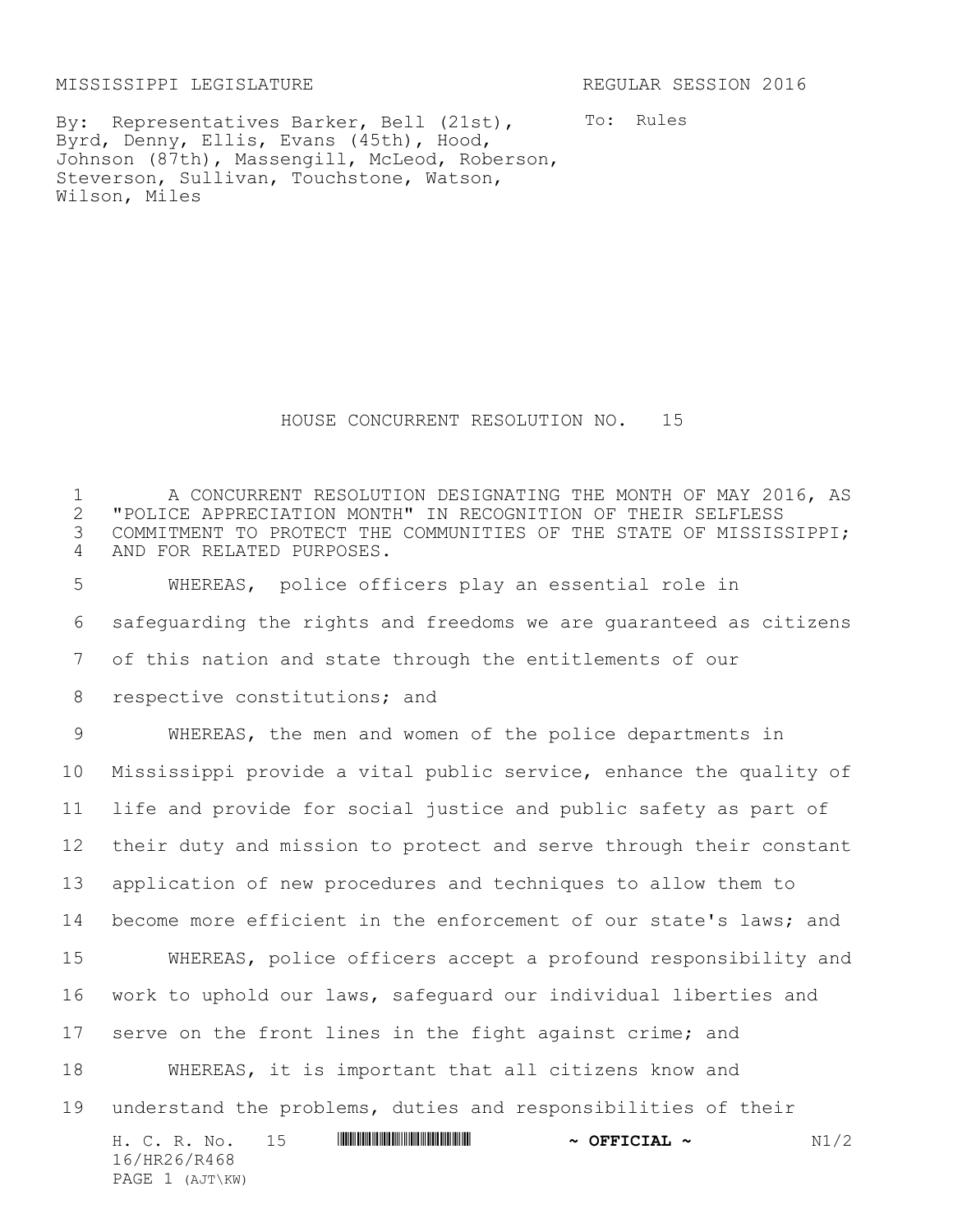police department, and that members of our police department recognize their duty to serve the people by safeguarding life and 22 property, by protecting them against violence or disorder, and by protecting the innocent against deception and the weak against oppression or intimidation; and

 WHEREAS, in addition to recognizing those officers still serving today, it is with heavy hearts that we mourn the heroes 27 taken from us only because they chose to serve, and we rededicate ourselves to carrying forward their noble legacy; and

 WHEREAS, it is both fitting and proper that we concertedly express our gratitude for the dedicated service and courageous deeds of law enforcement officers throughout this state and for their contributions to preserving the security and well-being of all of Mississippi's citizens and visitors; and

 WHEREAS, it is the policy of this Legislature to acknowledge the selfless character of the men and women who serve in blue, who protect us without regard to whatever danger they may face:

 NOW, THEREFORE, BE IT RESOLVED BY THE HOUSE OF REPRESENTATIVES OF THE STATE OF MISSISSIPPI, THE SENATE CONCURRING THEREIN, That we do hereby proclaim and designate the month of May 2016, as "Police Appreciation Month" in the State of Mississippi, and publicly salute the service of police officers who guard our communities and protect our citizens.

H. C. R. No. 15 **WINNIFFICULAL A. PRESCIAL ~** 16/HR26/R468 PAGE 2 (AJT\KW)